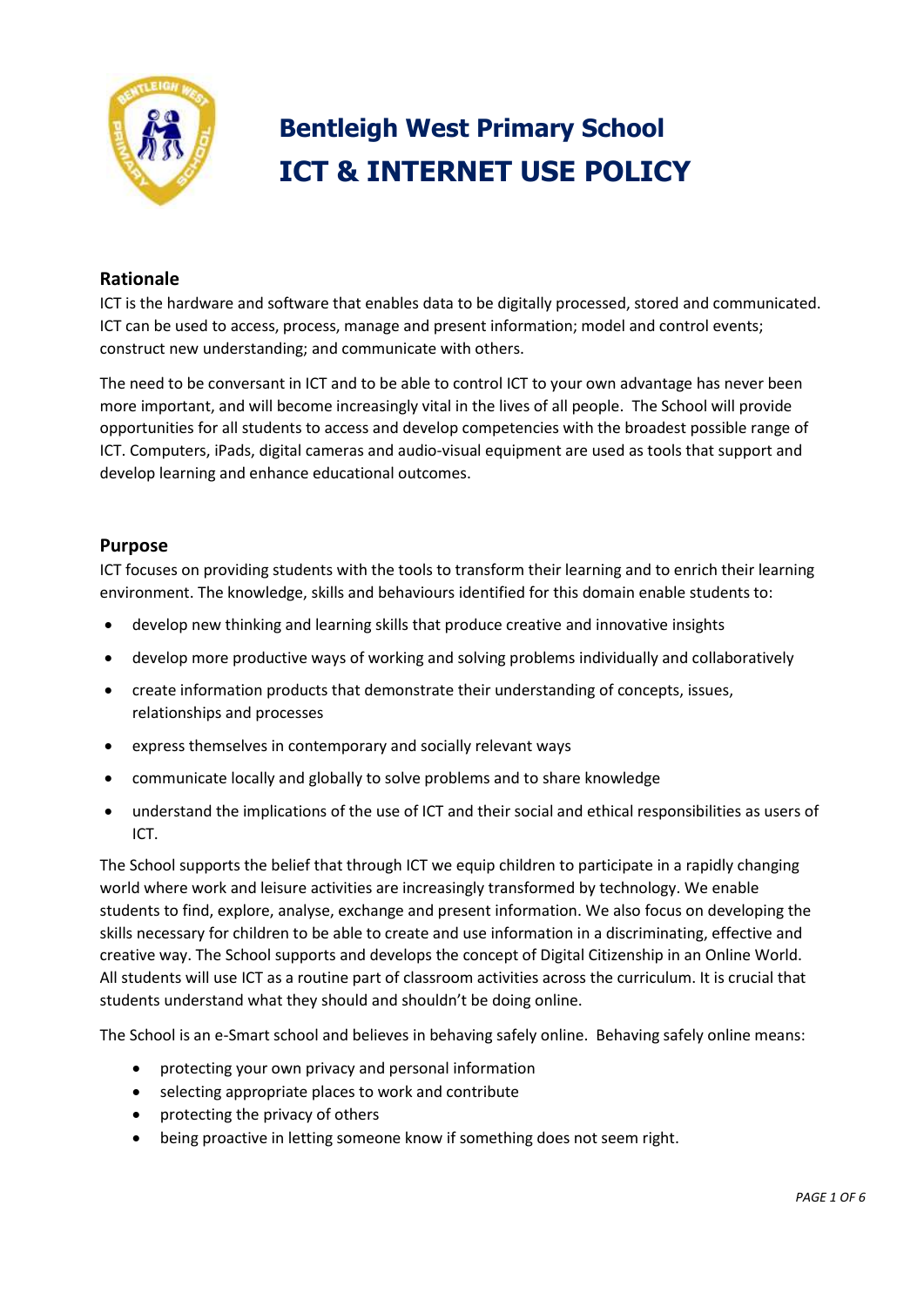It is the responsibility of all users to abide by this policy.

### **Implementation**

- There will be an ICT coordinator with a team of teachers to coordinate the ICT program in the School.
- Substantial budgets that provide for the needs of the ICT program, including professional development, will be developed by the ICT coordinator in consultation with all staff and resourced by School Council.
- The use of the School's network is subject to the Acceptable Use Procedures (see appendix). These procedures are intended to be consistent with other School policies including anti-bullying and student engagement.
- Parents will sign an ICT Acceptable Use Agreement, which is on the enrolment form for students in Foundation to Year 2. Parents and students in Years 3 - 6 will sign an ICT Acceptable Use Agreement. An ICT Acceptable Use Agreement is required to be completed and returned on an annual basis and kept by teachers in their classrooms for the duration of the year.
- Where there is a reasonable belief that illegal activity may have occurred involving ICT, the Principal will report the suspected illegal activity to the police.
- Use of the School's ICT systems must:
	- $\circ$  be for DET purposes only, or where authorised or required by law, or with the express permission of an authorised person; and
	- $\circ$  be used like other business communications and comply with any codes of conduct, ministerial orders or legislative requirements, which apply to the user (e.g. the Code of Conduct for the Victorian Public Sector, the *Education and Training Reform Act 2006* (Vic) and the *Public Administration Act 2004* (Vic)).
- Users of the School's ICT systems may use DET ICT systems for personal use provided the use is not excessive and does not breach this policy. Users must not engage in excessive personal use of the School's ICT systems.
- Obtaining unauthorised access to electronic files of others, or to email or other electronic communications of others, is not permitted and may constitute a criminal offence under the *Crimes Act 1958* (Vic) or other legislation.
- The School's ICT systems must not be used to send material that defames an individual, organisation, association, company or business. The consequences of a defamatory comment may be severe and give rise to personal and/or DET liability. The audience that views an electronic message may be unexpected and widespread.
- The copyright material of third parties (e.g. software, database files, documentation, cartoons, articles, graphic files, music files, video files, text and down loaded information) must not be used without specific authorisation to do so. The ability to forward and distribute electronic messages and attachments and to share files greatly increases the risk of copyright infringement. Copying material to hard disk or removable disk, printing or distributing or sharing copyright material by electronic means, may give rise to personal and/or liability for the School, despite the belief that the use of such material was permitted.
- Illegal or unlawful use includes, but is not limited to:
	- o use of pornography under the *Crimes Act 1958* (Vic);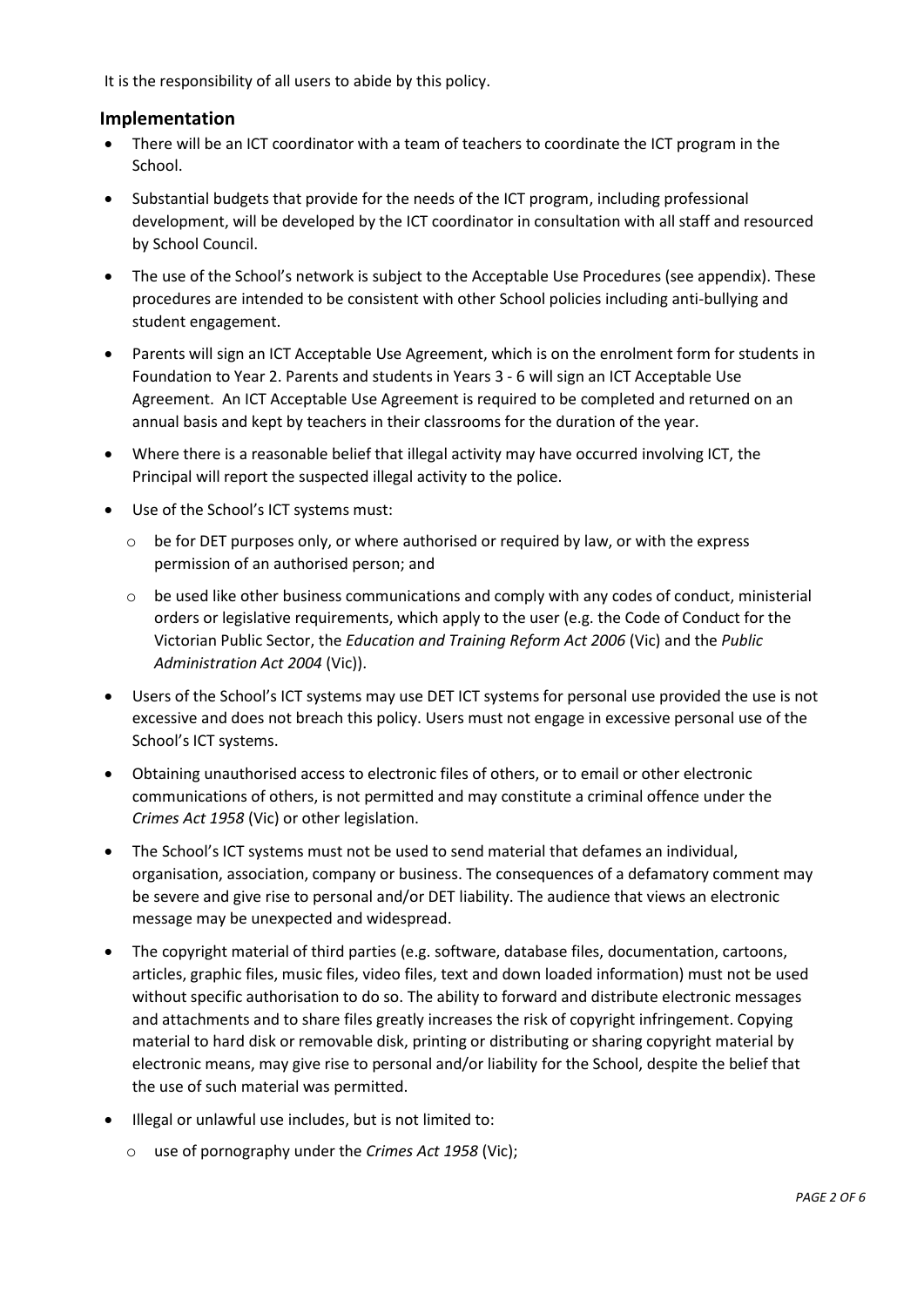- o offences under the *Classification (Publications, Films and Computer Games) (Enforcement) Act 1995* (Vic);
- $\circ$  defamatory material or material that could constitute racial or religious vilification, unlawfully discriminatory material or stalking under the *Crimes Act 1958* (Vic);
- o use which breaches copyright law;
- o fraudulent activity;
- o computer crimes and other computer offences under the *Cyber Crime Act 2001* (Cth) or *Crimes Act 1958* (Vic) (as amended by the *Crimes (Property Damage and Computer Offences) Act 2003*  (Vic)) or any other relevant legislation.
- All users of the School's ICT systems should be familiar with DET anti-discrimination, equal opportunity policies and harassment policies.
- Users of the School's ICT systems who receive unsolicited offensive or inappropriate material electronically should notify the Principal. Offensive or inappropriate material received from people known to the receiver should be deleted and the sender of the material should be asked to refrain from sending such material again. Such material must not be forwarded internally or externally or saved onto the School's ICT systems except where the material is required for the purposes of investigating a breach of this policy.

### **Monitoring by the School**

- The School:
	- o reserves the right at any time to check work or data on the School's computer network, email, internet, computers and other school ICT equipment/devices, without obtaining prior consent from the relevant Authorised User
	- $\circ$  reserves the right at any time to check work or data on privately owned ICT equipment on the School site or at any School related activity. The Authorised User agrees to promptly make the ICT equipment/device available to the school for purposes of any such check and to otherwise co- operate with the school in the process. Before commencing the check, the school will inform the Authorised User of the purpose of the check
	- o has an electronic access monitoring system, through eduSTAR (in accordance with DET requirements), which has the capability to restrict access to certain sites and data
	- $\circ$  monitors traffic and material sent and received using the school's ICT infrastructures. From time to time this may be analysed and monitored to help maintain an e-Smart learning environment
	- o from time to time conducts an internal audit of its computer network, internet access facilities, computers and other School ICT equipment/devices, or may commission an independent audit of content and usage.

### **Privacy**

 School ICT and electronic communication should never be used to disclose personal information of another except in accordance with the School's Privacy Policy. The DET Privacy Policy (Appendix 8) and related legislation requires the School to take reasonable steps to protect the personal information that is held by the School, from misuse and unauthorised access. Authorised users must take responsibility for the security of their computer and not allow it to be used by unauthorised persons.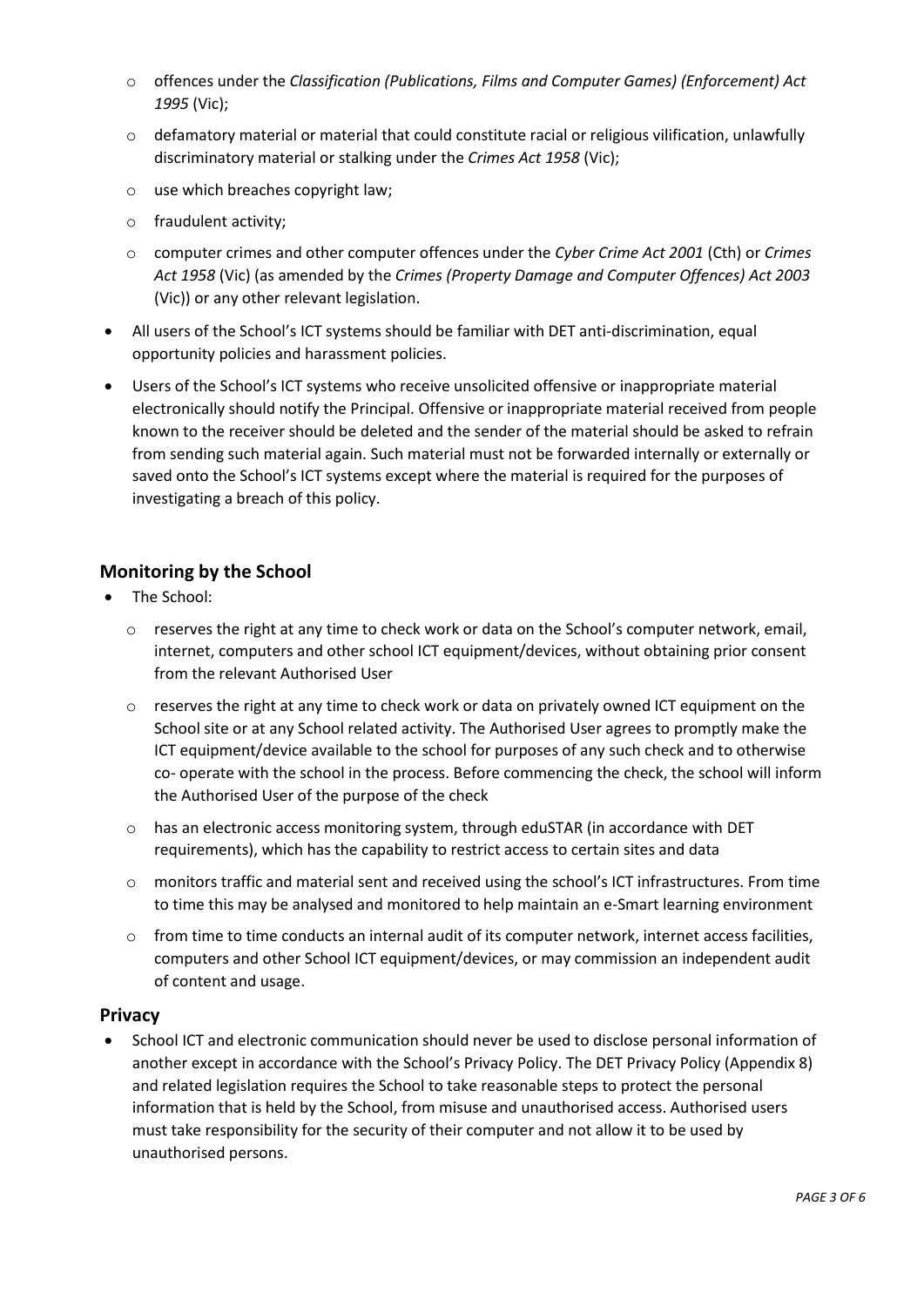- While after school use of communication technologies by students is the responsibility of parents, School policy requires that no student attending the school may identify, discuss, photograph or otherwise publish personal information or personal opinions about school staff, fellow students or the School. Any such behaviour that impacts negatively on the public standing of the School may result in disciplinary action.
- The School takes a strong position to protect privacy and prevent personal information and opinion being published over school network facilities, School ICT and any future technologies used at the School.

### **Definitions**

**Authorised User** – a person who has signed an ICT Acceptable Use Agreement (or has had it signed on their behalf by a parent) and is authorised by the school to use School ICT

**DET** – Department of Education & Training

**e-Smart** – refers to the name of the cyber safety guidelines that are followed at the School to promote the safe, responsible and ethical use of ICT

**ICT** – 'Information and Communication Technologies' and includes network facilities, communication technologies, eLearning tools and ICT equipment/devices

**School** – Bentleigh West Primary School

### **Evaluation**

This policy was last ratified by School Council in March 2020 and is due to be reviewed in March 2022.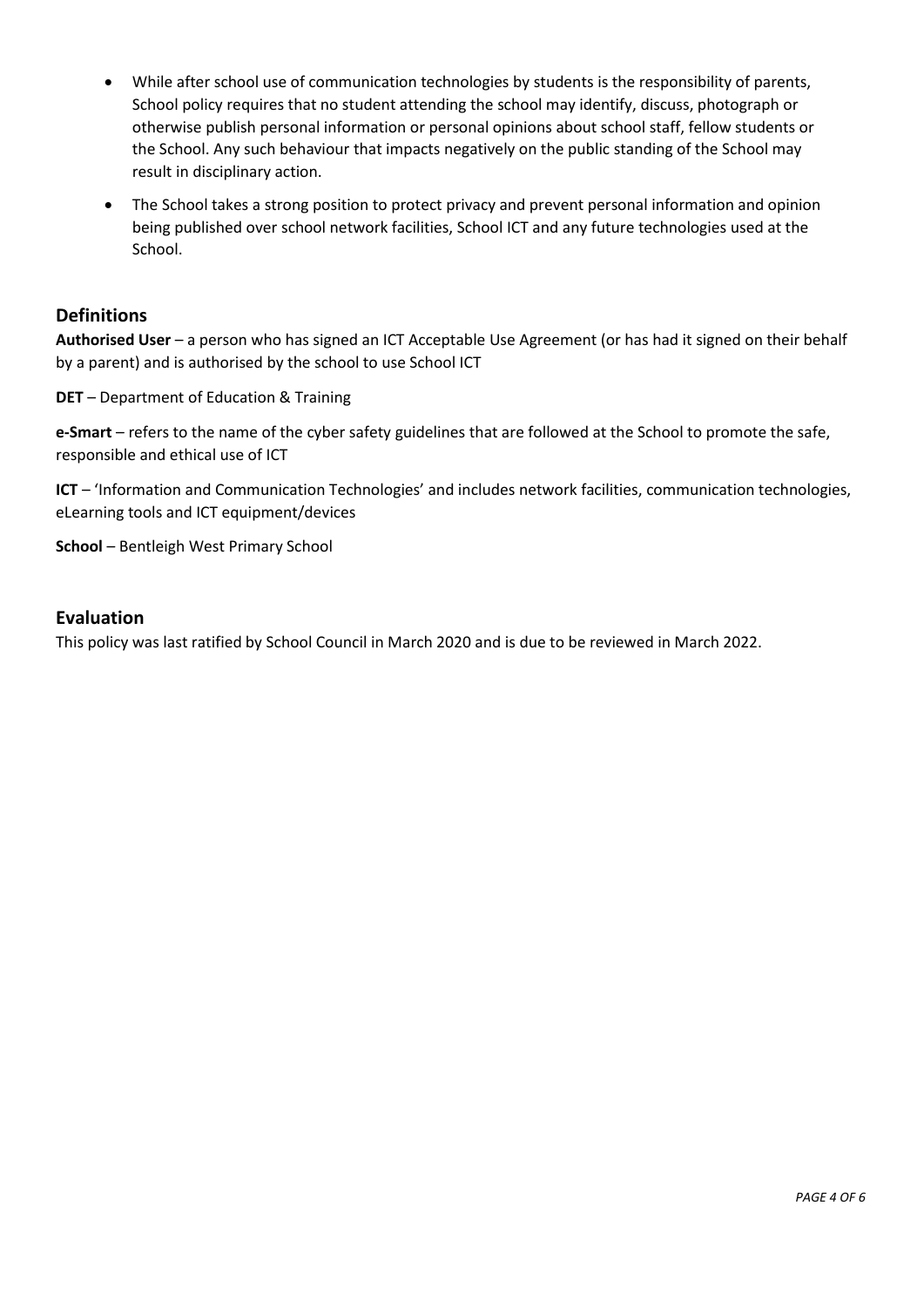

## Foundation - Grade 2 'I PROMISE'

## ICT ACCEPTABLE USE AGREEMENT

| <b>NIA</b><br>N<br>. |  |
|----------------------|--|
|                      |  |

#### **I promise:**

- I will keep all food and drink away from the computer / laptop / iPad and smartboard
- I will use the computer / laptop / iPad / smartboard only when directly supervised by the teacher
- I will respect the confidentiality of passwords (I won't tell anyone my password)
- I will not reveal details of others or myself through e-mails or internet sites
- I am responsible for accessing and publishing appropriate material
- I understand that electronic gadgets, including mobile phones and iPods, brought to school are my responsibility
- I will hand all electronic gadgets, including mobile phones and iPods, into the office or my class teacher when arriving at school and collect them when leaving school
- I will not use mobile phones or iPods whilst at school for any purpose, including taking photos during school time and bus travel
- I will turn off my computer / laptop / iPad and tell the teacher immediately if I see or hear anything on a website or receive any message that I don't like or feel are inappropriate
- I will THINK (is it True, Helpful, Inspiring, Nice, Kind?) before I post anything online.

| <b>Respect</b> | <b>Care</b> | <b>Responsibility</b>                                                                   | <b>Positivity</b>                        | <b>Persistence</b> | <b>Resilience</b>          |  |  |
|----------------|-------------|-----------------------------------------------------------------------------------------|------------------------------------------|--------------------|----------------------------|--|--|
|                |             |                                                                                         |                                          |                    | Date: $\frac{1}{\sqrt{2}}$ |  |  |
|                |             |                                                                                         |                                          |                    |                            |  |  |
|                |             | *I have read and discussed this 'I Promise' ICT acceptable use agreement with my child. |                                          |                    |                            |  |  |
|                |             |                                                                                         |                                          |                    |                            |  |  |
|                |             |                                                                                         | Student Signature:<br><u> Example 20</u> |                    |                            |  |  |